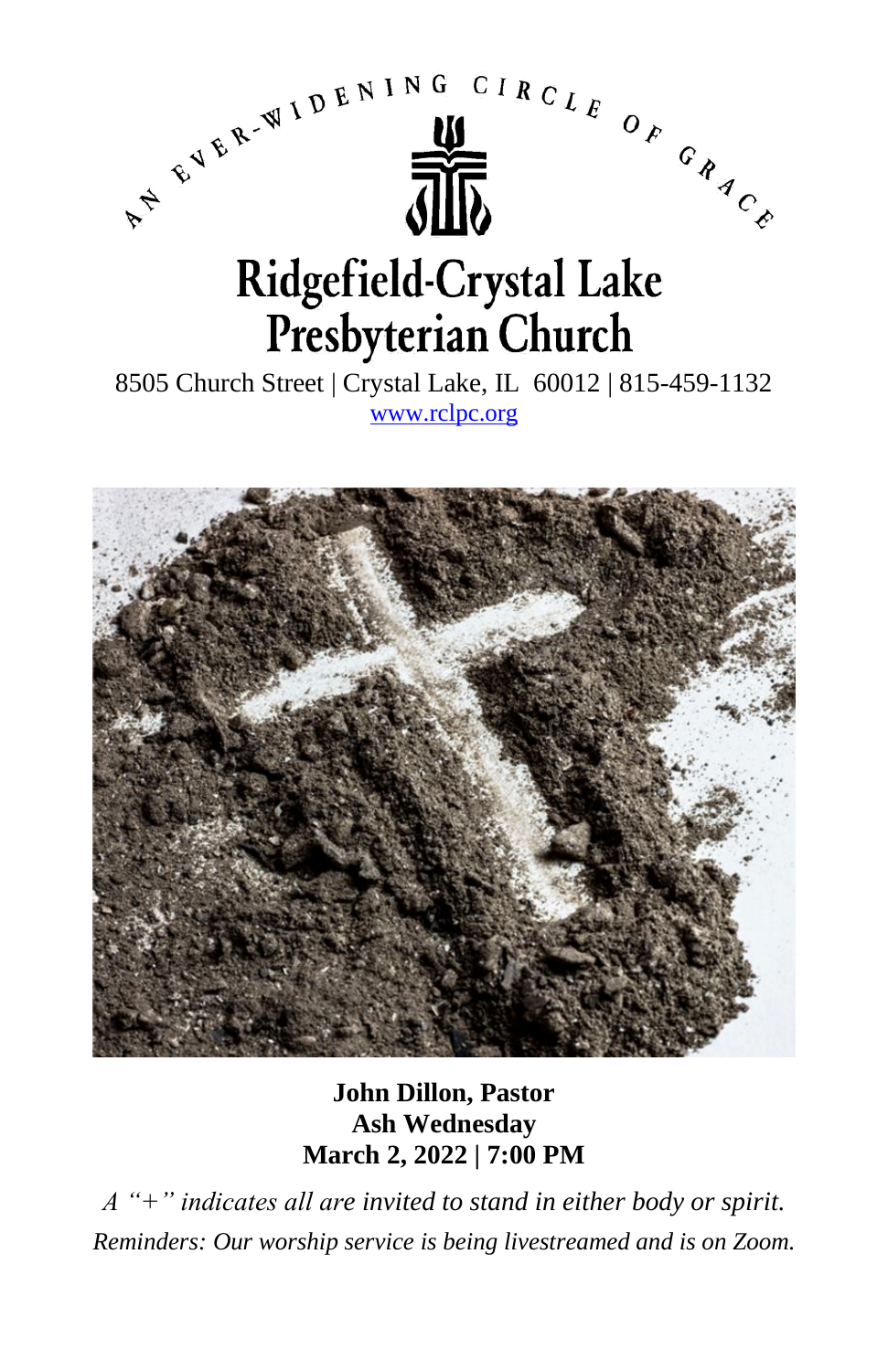# WELCOME.

# +OPENING RESPONSES

- One: Let us approach God with heads bowed in sorrow and awe.
- **All: From dust we came, to dust we will return.**
- One: Yet we belong to God.
- **All: We gather in penitence; we gather in confidence.**
- One: God will accept us.
- **All: On this night, and at every moment of our lives.**
- One: We belong to God.

ENTER THE PASSION Soloist

SCRIPTURE READINGS: Genesis 17b-19 & Esther 4:1

# +PSALM OF PENITENCE *(Psalm 51:10-15)*

- A: Create in me a clean heart, O God, and put a new and right spirit within me.
- *B: Do not cast me away from your presence, and do not take your holy spirit from me.*
- A: Restore to me the joy of your salvation, and sustain in me a willing spirit.
- *B: Then I will teach transgressors your ways, and sinners will return to you.*
- A: Deliver me from bloodshed, O God, and my tongue will sing aloud of your deliverance.
- **All: O Lord, open my lips, and my mouth will declare your praise.**

SCRIPTURE READINGS: selected verses from Matthew (NRSV & Message)

+DUST AND ASHES: SEE I[NSERT](http://rclpc.org/Bulletins/2022/SongInsertDustAndAshes.pdf)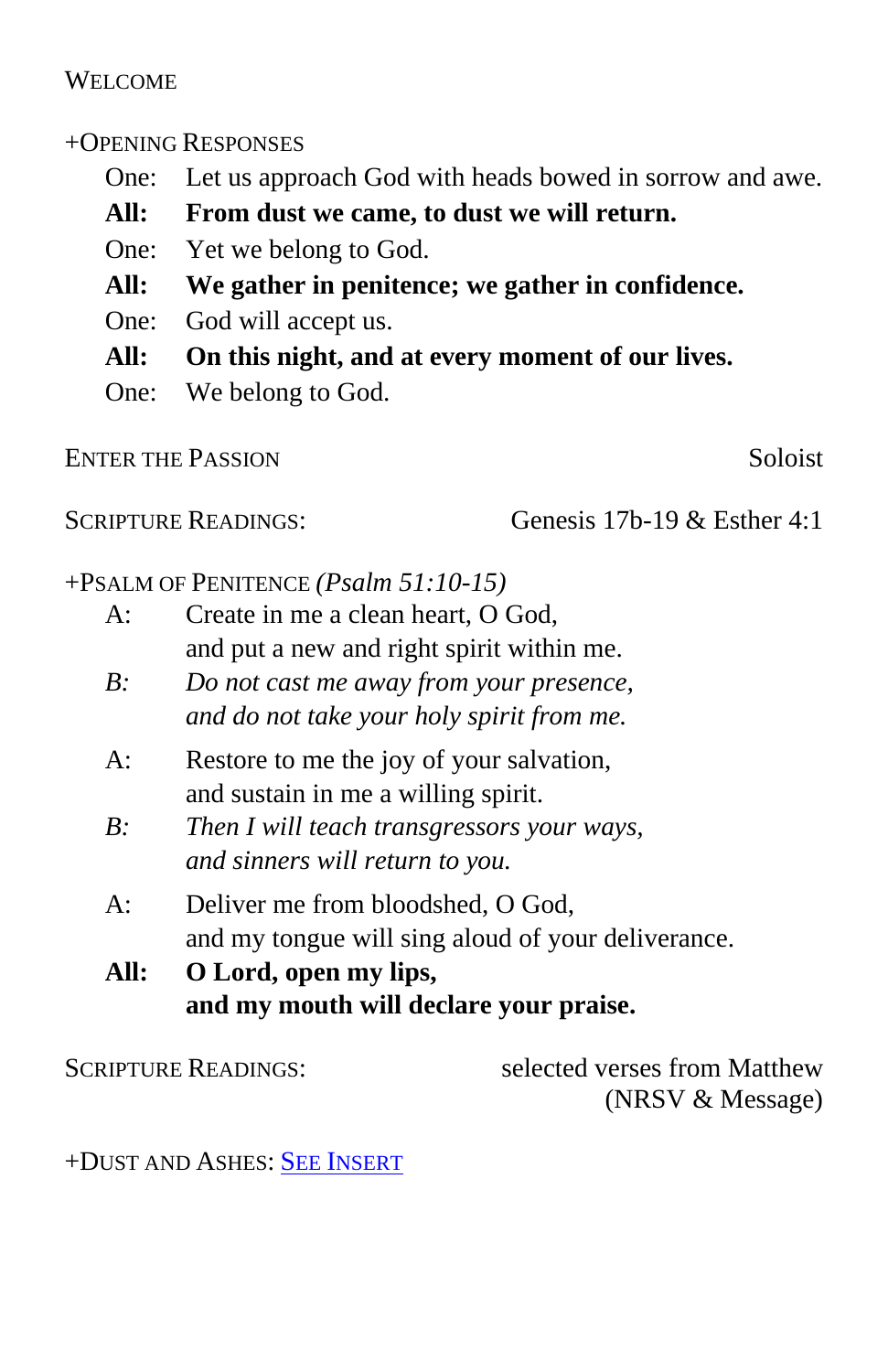# INVITATION TO COME FORWARD

+WORDS OF RECONCILIATION AND PASSING THE PEACE Pastor: You are forgiven and freed, encouraged and loved by a God who wants you to live fully. So let us enter the passion of Christ, and pass the peace of Christ with each other, saying "Peace be with you."

+SUNG RESPONSE: TURN YOUR EYES UPON JESUS



1. O soul, are you weary and troubled? No light in the darkness you see? There's light for a look at the Savior, And life more abundant and free.

*refrain:*

Turn your eyes upon Jesus, Look full in his wonderful face, and the things of earth will grow strangely dim, In the light of his glory and grace.

- 2. Through death into life everlasting He passed, and we follow Him there; O'er us sin no more hath dominion For more than conqu'rors we are! *(refrain)*
- 3. His Word shall not fail you, He promised; Believe Him and all will be well; Then go to a world that is dying, His perfect salvation to tell! *(refrain)*